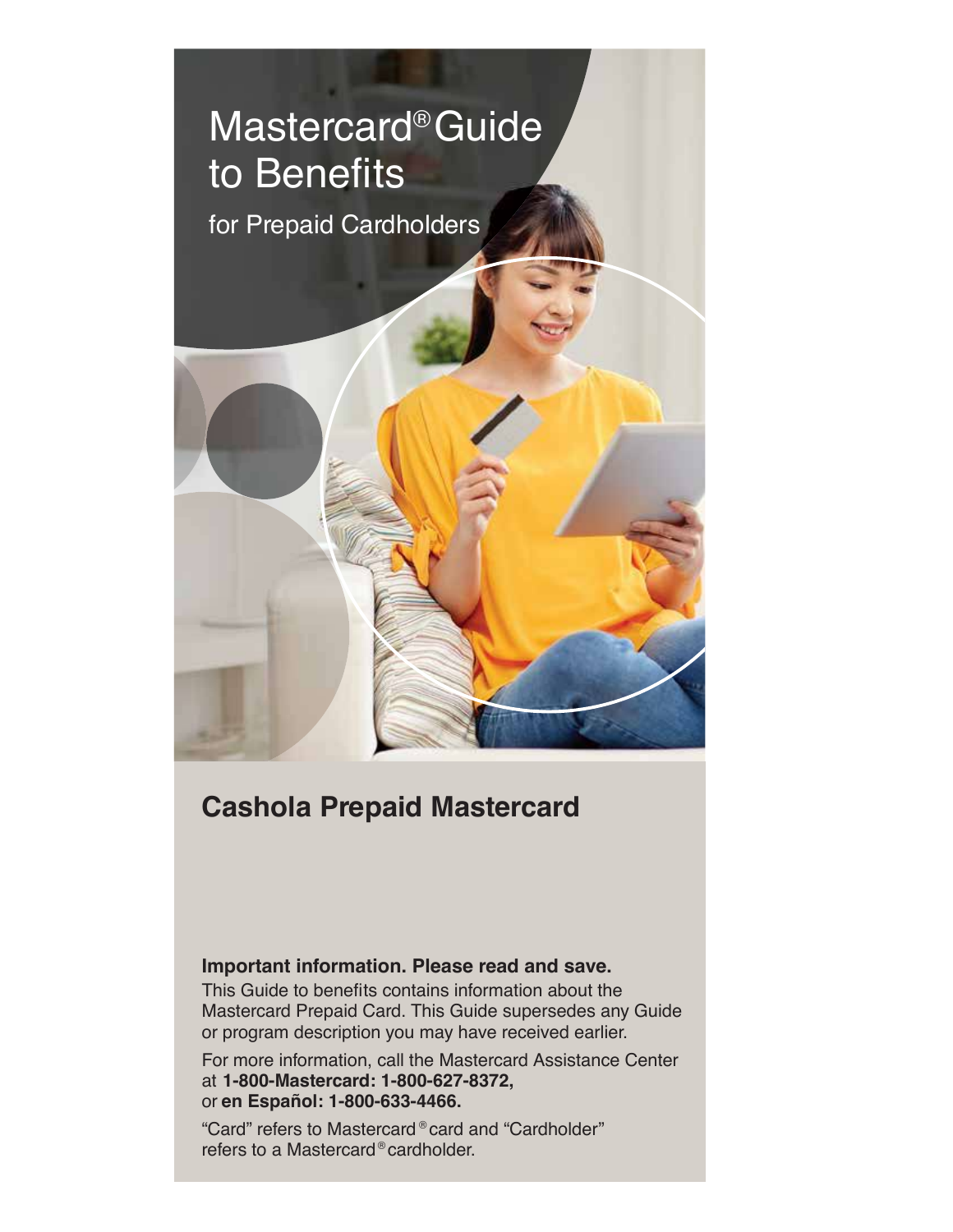# Key Terms

#### Key Terms:

Throughout this document, You and Your refer to the **cardholder**.

**Cardholder** means the person who has been issued an account by the Participating Organization for the **covered card**.

**Covered card** means the Mastercard card.

# Mastercard ID Theft Protection™

#### Program Description:

**Mastercard ID Theft Protection (IDT)** provides you with access to a number of Identity Theft resolution services, should you believe you are a victim of Identity Theft. This product offering will alert you about possible identity theft by monitoring the surface, dark and deep web, searching for compromised credentials and potentially damaging use of your registered personal information in order to detect fraud at its inception.

#### Eligibility:

**All prepaid cardholders in the US are eligible for this coverage except for anonymous and non-reloadable prepaid**  products where this benefit does not apply.

#### Access:

Simply contact **1-800-Mastercard** if you believe you have been a victim of Identity Theft.

#### Services Provided:

Services provided are on a 24-hour basis, 365 days a year. In order to receive the following services, you must enroll at **https://mastercardus.idprotectiononline.com/.** The services include:

**Online Monitoring Dashboard (requires activation):** The online monitoring dashboard is the primary user interface for cardholders. It serves as a repository of all the personally identifiable information (PII) data the cardholder wants to monitor, tracks and displays cardholders' risk score, and provides access to identity protection tips. It is also the platform for cardholders to respond to identity monitoring alerts.

**Monthly Risk Alert / Newsletter:** Cardholders will receive a monthly newsletter with information on the cardholder's risk score, and articles pertaining to good identity protection practices.

**Identity Monitoring:** IDT searches the internet to detect compromised credentials and potentially damaging use of your personal information, and alerts you via email so that you can take immediate action. This platform utilizes automated monitoring and human threat intelligence from cyber operations agents monitoring threat actors and their tactics on the deep and dark web where personal data is bought and sold. Data elements that can be monitored are:

**•**Email addresses

- **•**Debit/credit cards/prepaid cards
- **•**Bank accounts
- **•**Web logins; username and password
- **•**Medical insurance cards
- **•**Drivers' license
- **•**Loyalty cards
- Affinity cards
- **•**Passport number
- **•**Vehicle insurance cards
- **•**Social Security number

To take advantage of this service, the cardholder must enter the personal information they wish to monitor on the dashboard.

**Resolution Services:** You will have access to a team of identity theft resolution specialists, available 24 hours a day, 365 days a year to help resolve your identity theft incident and prevent further damage. The resolution specialists are native speakers of English, French and Spanish, and are based out of Bethesda, Maryland. Cardholders are given the option to sign limited power of attorney (LPOA) to the specialist, to allow them to conduct resolution activities on the cardholders' behalf, including contacting police, credit agencies, and other authorities, translating information, and closing and replacing breached accounts.

**Lost Wallet Assistance:** Cardholder's will be provided assistance with notifying the appropriate issuing authorities to cancel and replace stolen or missing items, such as their debit/credit cards, driver's license, Social Security card, and passport.

**Single Bureau Credit Monitoring:** Cardholders' **TransUnion** credit file will be monitored for changes that could indicate fraud such as new credit inquiries, an address change or new credit account(s) opened in their name. An alert notification via email will be sent anytime a hard inquiry is made on the cardholders' TransUnion credit file so they can take immediate action to minimize damage.

To take advantage of this service, the cardholder must enter their Social Security number on the dashboard and pass credit authentication.

**Financial Account Takeover:** IDT monitors cardholder's highrisk transactions with more than 300 of the nation's largest companies to uncover and thwart account takeover attempts. Monitored transactions include:

- **•**Debit/credit cards/prepaid cards
- **•**Bank accounts
- **•**Brokerage accounts
- **•**Healthcare portals
- **•**Workplace intranets
- Other services (e.g. peer-to-peer fund transfers)

To take advantage of this service, the cardholder must enter the accounts they wish to protect on the dashboard.

**URL and Domain Monitoring:** URL and Domain monitoring allows Cardholder to enter up to 10 domain or URL names related to cardholder's business. This service will monitor the domain and URL names for any compromised email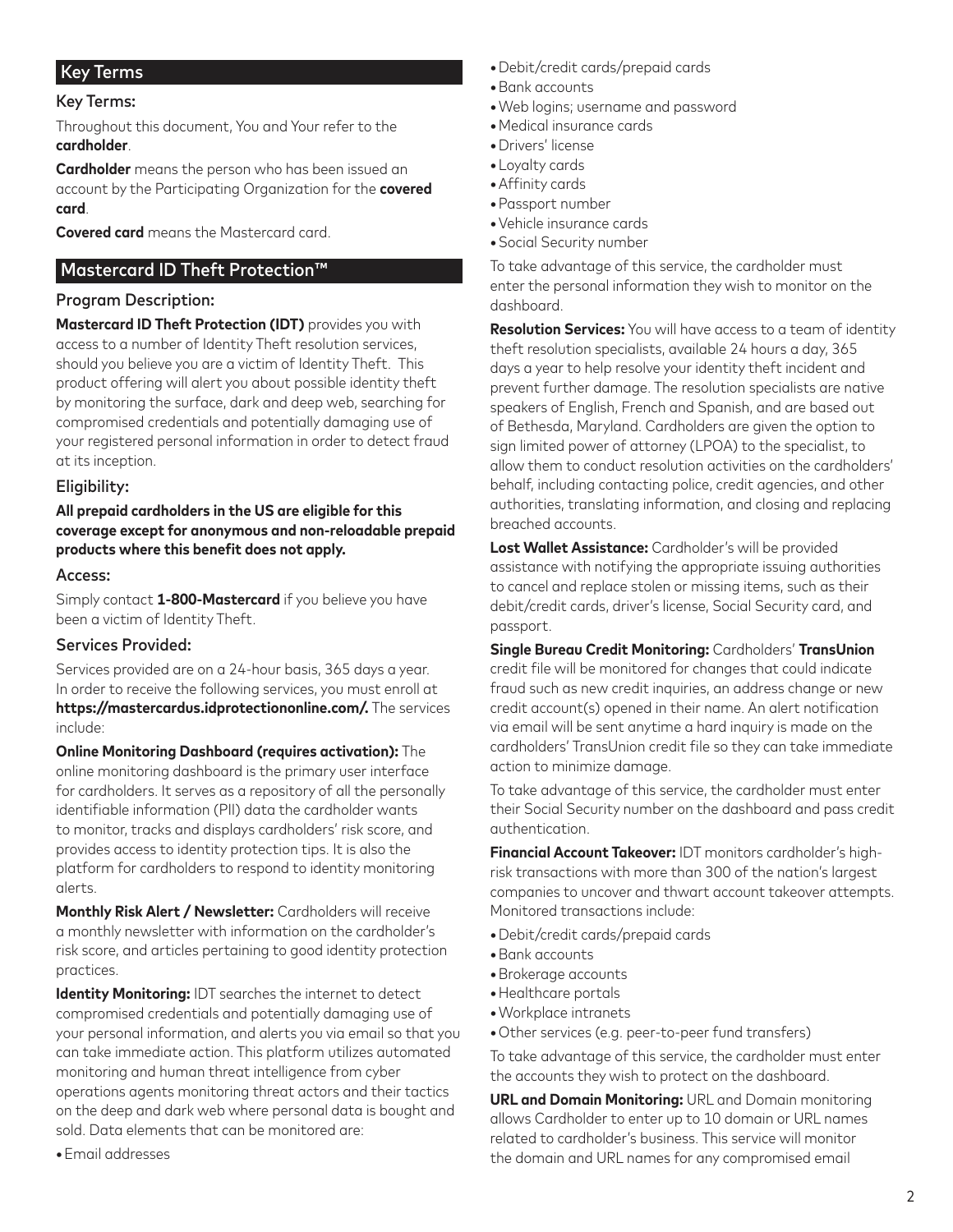addresses associated with the domain or URL names and if compromised email addresses are found in a data breach, this service will alert the registered cardholder via email and provide information regarding the specific email address that was breached along with information about the date found and source (provided that this information is available).

For more information regarding the services stated above and additional information, please visit **https://mastercardus. idprotectiononline.com/.**

#### Charges:

There is no charge for these services, they are provided by your financial institution

# Services NOT Provided:

- **•**When it is determined you have committed any dishonest, criminal, malicious or fraudulent act.
- When your financial institution or card issuer which provides this service, has investigated the event and deemed you are responsible for the charge or event.
- **•**When any theft or unauthorized use of an account by a person to whom the account has been entrusted has been committed.

### Program provisions for Mastercard ID Theft Protection:

This service applies only to you, the named Mastercard cardholder. You shall use due diligence and do all things reasonable to avoid or diminish any loss or damage to property protected by the program. The provider, Generali Global Assistance, relies on the truth of statement made in the Affidavit or declaration from each cardholder. This service is provided to eligible Mastercard cardholders at no additional cost and is in effect for acts occurring while the program is in effect. The terms and conditions contained in this program Guide may be modified by subsequent endorsements. Modifications to the terms and conditions may be provided via additional Guide mailings, statement inserts, or statement messages. Mastercard or your financial institution can cancel or non-renew these services, and if we do, we will notify you at least thirty (30) days in advance. If the Provider non-renews or cancels any services provided to eligible Mastercard cardholders, you will be notified within 30-120 days before the expiration of the service agreement. In the event substantially similar coverage takes effect without interruption, no such notice is necessary. For general questions regarding these services, please contact **1-800-Mastercard.**

# Mastercard Airport Concierge™

# Your passport to the finer side of air travel.

Enjoy a 15% savings on Airport Meet and Greet services. Arrange for a personal, dedicated Meet and Greet agent to escort you through the airport on departure, arrival or any connecting flights at over 700 destinations worldwide 24 hours a day, 7 days a week, 365 days a year. There are also certain airports where you can be expedited through the security and/or the immigration process. To reserve

Mastercard Airport Concierge services visit **www.mastercard. com/airportconcierge** or consult your Travel Advisor.

# Account and Billing Information

**Important:** Contact your card-issuing financial institution directly for questions concerning your account, such as account balance, credit line, billing inquiries (including transaction exchange rates), merchant disputes, or information about additional services not described in this Guide. Your financial institution's phone number should be available on your monthly billing statement or on the back of your card.

This benefit does not apply to anonymous or to nonreloadable prepaid products.

This Guide is intended as a summary of services, benefits, and coverages and, in case of a conflict between the Guide and the master insurance policies, or an issuer's, or the Mastercard actual offerings, such master policies or actual offering shall control. Provision of services is subject to availability and applicable legal restrictions.